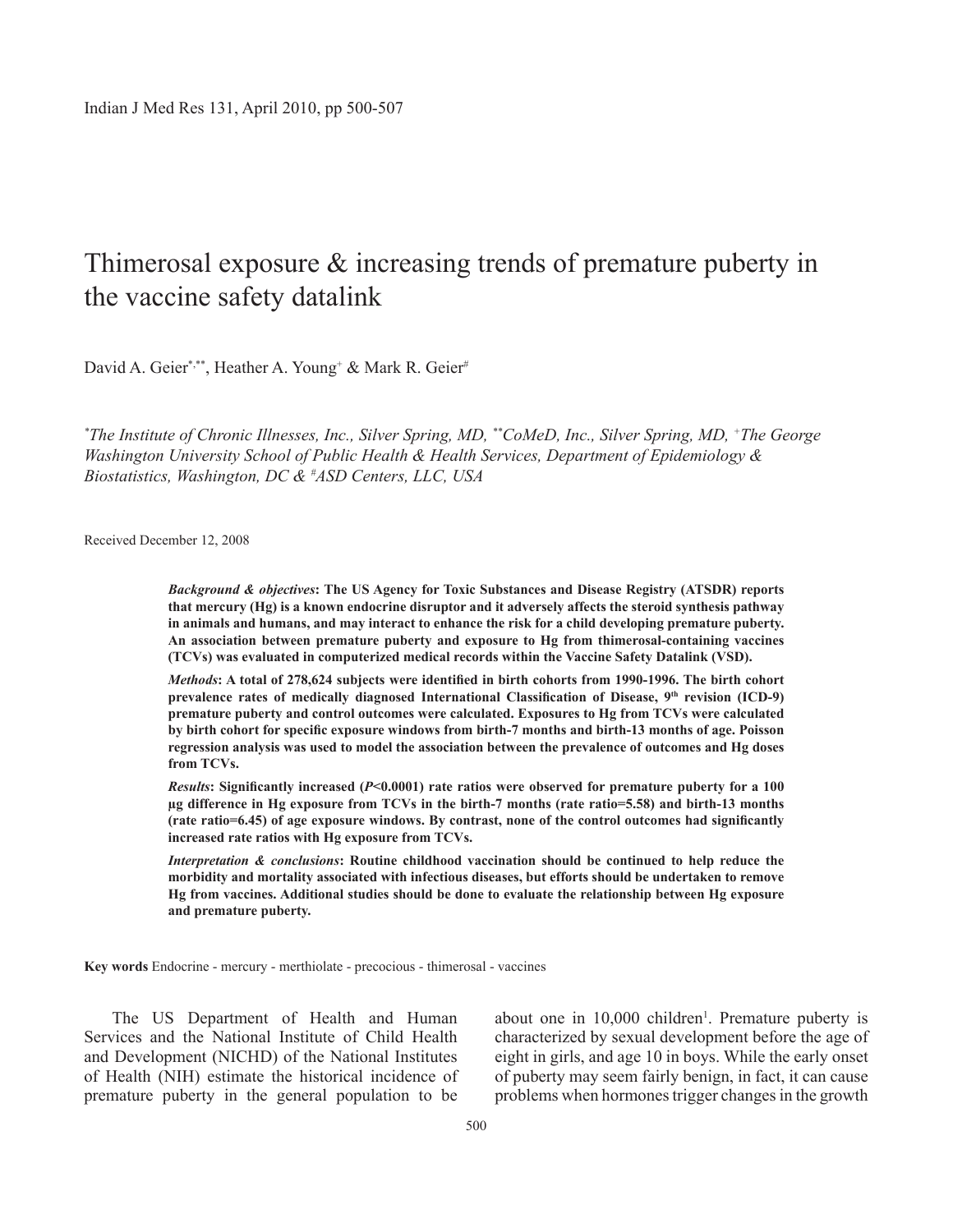pattern, essentially halting growth before the child has reached normal adult height. Further, children with this condition look noticeably different than their peers, and may feel rejected by their friends and socially isolated. Adults may expect these children to act more maturely simply because they look so much older. Many of these children, especially boys, are much more aggressive than others of their own age, leading to behaviour problems both at home and at school.

During the past decade, possible advancement in timing of puberty has been reported in the US. Potential explanations for this increasing trend such as ethnic, geographical, and socio-economic backgrounds appear to provide equivocal explanations for the earlier onset of puberty seen in the US. Recently, attention has been paid to the possible role of endocrine-disrupting chemicals from the environment on the timing of puberty2 . A recent review published on the possible relationships between today's epidemics in children and environmental pollution called for immediate research on the relationship between environmental endocrine disrupters and premature puberty<sup>3</sup>.

The US Agency for Toxic Substances and Disease Registry (ATSDR) reports that mercury (Hg) is a known endocrine disruptor and it adversely affects the steroid synthesis pathway in animals and humans. It has been purposed that Hg exposure and sex steroids may interact to enhance the risk for a child developing premature puberty<sup>4</sup>.

In the last few decades, vaccines have helped to accomplish striking reductions of infectious diseases worldwide<sup>5</sup>. From the 1930s through the early 2000s, many routinely administered childhood vaccines in the United States contained thimerosal<sup>6</sup>. Thimerosal is an organic Hg-containing compound having 49.55 per cent Hg by weight, and is initially metabolized to ethylmercury compounds and thiosalicylate<sup>7</sup>.

The American Academy of Pediatrics and the US Public Health Service in 19998 published a joint statement that urged "all government agencies to work rapidly toward reducing children's exposure to mercury from all sources". The statement recommended that thimerosal be removed from vaccines as soon as possible as part of this overall process. Between 1999 and 2001, many vaccines recommended for children ≤ 6 yr of age were made available in thimerosal-free or thimerosal-reduced formulations in the US<sup>9</sup>. Exposures to thimerosal through paediatric vaccines, however, still occur in the US and worldwide. Thimerosal continues

to remain in most formulations of influenza vaccine recommended for administration to pregnant women and infants in the US, and in many of the childhood vaccines used in other countries where multiple-dose vaccine vials are utilized<sup>10</sup>.

The purpose of the present study was to epidemiologically evaluate the potential endocrine effects of infant Hg exposure from thimerosalcontaining vaccines. In this study, a large group of children with documented exposure to varying levels of thimerosal from vaccines in several health maintenance organizations (HMOs) was examined.

### **Material & methods**

The study protocol employed was approved by the US Centers for Disease Control and Prevention (CDC), the Institutional Review Board (IRB) of Kaiser North-West, and the IRB of Kaiser Northern California. The data were analyzed at the secure Research Data Center of the National Center for Health Statistics in Hyattsville, MD.

The study was conducted based upon a retrospective ecological assessment of premature puberty diagnoses. Pre-existing HMO administered databases collected for the Vaccine Safety Datalink (VSD) project were evaluated for associations between premature puberty and cumulative thimerosal exposure.

*Determining the population at risk*: A cohort of infants enrolled in the VSD project (updated through 2000) from Kaiser North-West, Kaiser Northern California, and Kaiser Colorado were examined. The VSD project was created in 1991 by the National Immunization Program of the CDC and VSD methods were previously described<sup>11-13</sup>. The project links medical event information, specific vaccine history, and selected demographic information from the computerized databases of several HMOs.

Only those individuals who had a non-missing date of birth and were born before January 1, 1997 were examined. This date was chosen to allow for at least four years of follow up for each member of the cohort.

Only those individuals who had a recorded oral polio vaccine within the first three months after birth were examined. A three month window was chosen in order to maximize chances of following children with complete records for both vaccine exposure and outcome, and because the first oral polio vaccine is administered at a two month visit.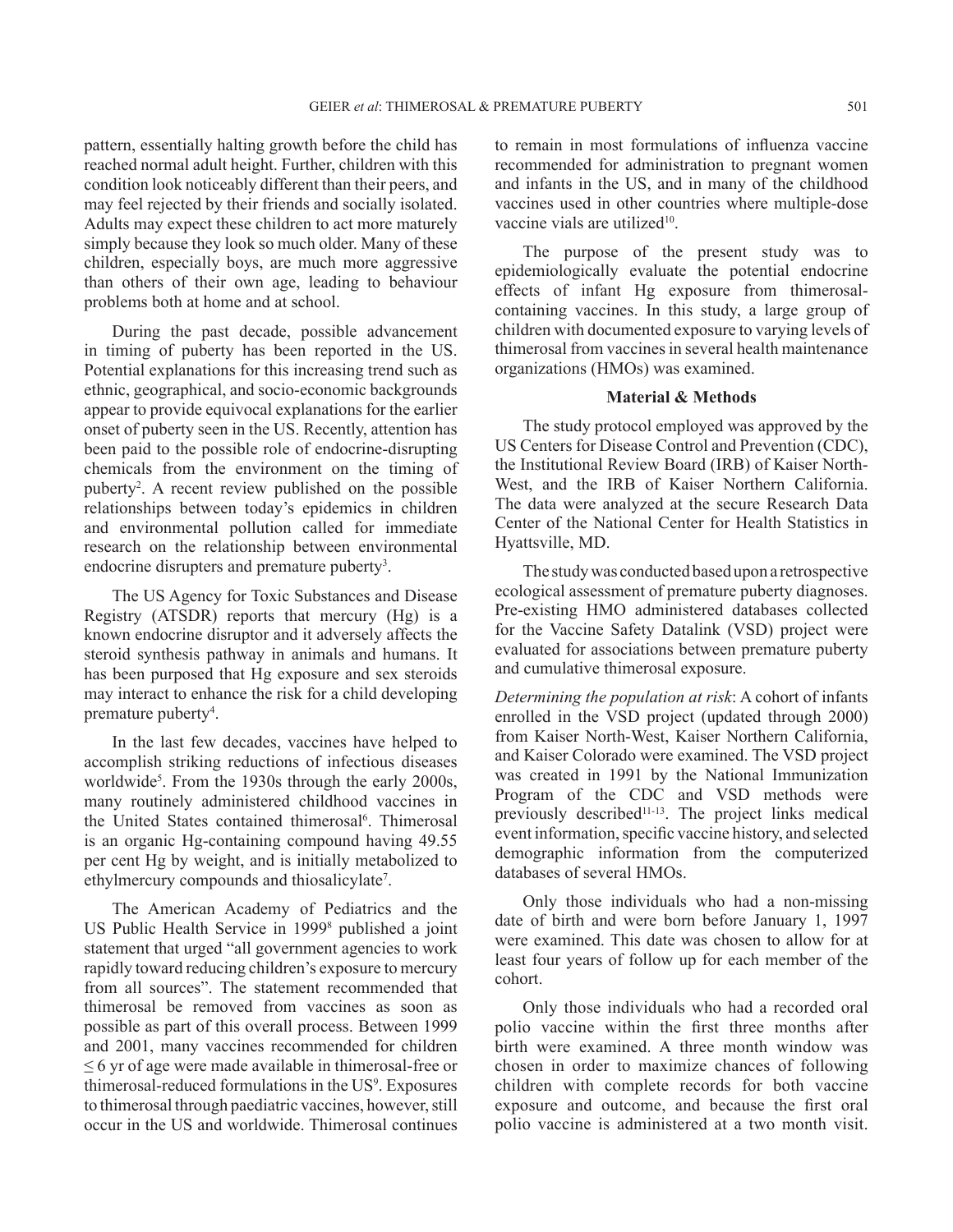One month additional was allowed to account for late vaccinations. The oral polio vaccine file was chosen because this vaccine was the only vaccine that was consistently administered to all children during the time period of 1990-1996, which is the time period of this study. All children who received an oral polio vaccine within three months of their birth date and were born before January 1, 1997 were used as the denominator or population at risk for this study. Table I summarizes the demographic information for the population examined.

*Determining outcomes*: The outcome files (inpatient and outpatient diagnoses) from this population were then reviewed to find the first instance of diagnosis of the disorders of interest. If there were multiple instances of the same diagnosis in a child, only the first instance was counted. Then the total numbers of each diagnosis for each disorder of interest were determined

| <b>Table I.</b> Demographic information for cohort ( $n = 278,624$ ) |                       |  |  |
|----------------------------------------------------------------------|-----------------------|--|--|
| Gender:                                                              | $\frac{0}{0}$         |  |  |
| Male                                                                 | 51                    |  |  |
| Female                                                               | 49                    |  |  |
| Birth cohort:                                                        | $\frac{0}{0}$         |  |  |
| 1990                                                                 | 1                     |  |  |
| 1991                                                                 | 15                    |  |  |
| 1992                                                                 | 16                    |  |  |
| 1993                                                                 | 16                    |  |  |
| 1994                                                                 | 17                    |  |  |
| 1995                                                                 | 18                    |  |  |
| 1996                                                                 | 17                    |  |  |
| $Race^*$ :                                                           | $\frac{0}{0}$         |  |  |
| White                                                                | 60                    |  |  |
| <b>Black</b>                                                         | 9                     |  |  |
| Hispanic                                                             | 17                    |  |  |
| Asian                                                                | 13                    |  |  |
| Other                                                                | 1                     |  |  |
| Birth characteristics <sup>*</sup> :                                 | Mean (standard error) |  |  |
| Gestational age (wk)                                                 | 39.3(0.01)            |  |  |
| Birth weight $(g)$                                                   | 3,422(1.5)            |  |  |
| Maternal age (yr)                                                    | 29.0(0.02)            |  |  |
| "Not for total cohort-only those with birth file ( $n = 163,793$ )   |                       |  |  |

by birth cohort. The counts of each diagnosis of interest represented the numerator or outcomes for this study.

Table II summarizes the specific medically diagnosed condition International Classification of Disease,  $9<sup>th</sup>$  revision (ICD-9)<sup>14</sup> codes examined in the present study, including specific diagnostic control disorder ICD-9 codes selected *a priori* as not having biologically plausible links to Hg exposure. Table III summarizes additional demographic information among those diagnosed with premature puberty examined in the present study

The prevalence of each diagnosis was then calculated by birth cohort by dividing the count of a diagnosis in that birth year by the total number of children from the study population who were born in that same year. Because of concern that the cohorts from 1995-1996 had only 4-6 yr of follow up, frequency distributions of age at diagnosis were examined for all years. This revealed that for some of the disorders a sizable proportion of children were diagnosed after 4.5 yr. Adjustments were made for counts of cases as needed for birth cohorts depending upon the disorder examined to correct for under ascertainment that occurred due to shorter follow up times. These adjustments were made for all disorders including the control disorders as appropriate based on the age distribution.

In analyzing the adjustments made for follow up corrections, varying levels of imputing additional cases were modeled to assess the sensitivity of the results to the assumptions made when imputing additional cases in specific birth cohorts. Sensitivity analyses revealed that premature puberty showed little variation in point rate ratio estimates or statistical significance even when not imputing additional cases for limited followup time.

*Determining exposure*: Because the study protocol did not permit to match data across vaccine files,

| <b>Table II.</b> Medical diagnoses examined in the vaccine safety datalink (VSD) database |                                          |        |          |                                            |                                      |  |
|-------------------------------------------------------------------------------------------|------------------------------------------|--------|----------|--------------------------------------------|--------------------------------------|--|
| ICD-9 Codes                                                                               | Diagnosis                                | N      | $%$ Male | Median age at initial<br>diagnosis<br>(yr) | Adjusted*<br>overall prevalence rate |  |
| 259.1                                                                                     | Premature puberty<br>Control disorders** | 819    | 7.0      | 4.5                                        | 39.5 / 10,000                        |  |
| 486                                                                                       | Pneumonia                                | 33,648 | 53.3     | 3.1                                        | 13.2 / 100                           |  |
| 759.9                                                                                     | Congenital anomalies                     | 1,643  | 52.0     | 2.5                                        | 63.2 / 1,000                         |  |
| 783.40, 783.41,<br>783.42, 783.43                                                         | Failure to thrive                        | 4.754  | 56.0     | 1.7                                        | 18.5 / 1,000                         |  |

\* Based upon the age of diagnosis and length of follow up time in the VSD for each birth cohort

\*\* Outcomes selected *a priori* as not having biologically plausible association with Hg exposure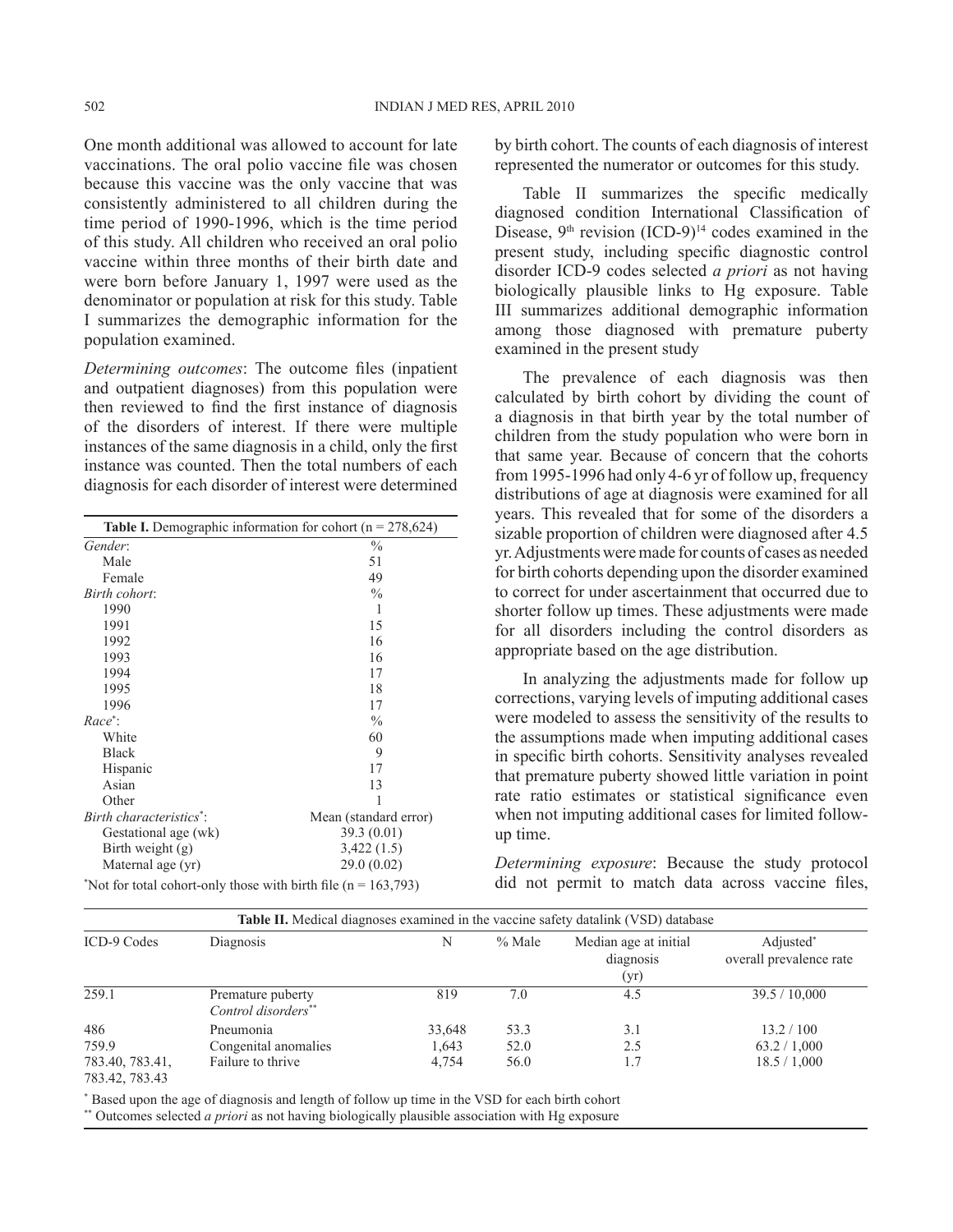**Table III.** Demographic information for cohort of patients diagnosed with premature puberty  $(n = 819)$ 

| Birth cohort:                                                  | $\frac{0}{0}$         |  |  |  |
|----------------------------------------------------------------|-----------------------|--|--|--|
| 1990                                                           | 1                     |  |  |  |
| 1991                                                           | 24                    |  |  |  |
| 1992                                                           | 24                    |  |  |  |
| 1993                                                           | 17                    |  |  |  |
| 1994                                                           | 12                    |  |  |  |
| 1995                                                           | 12                    |  |  |  |
| 1996                                                           | 10                    |  |  |  |
| $Race^*$                                                       | $\frac{0}{0}$         |  |  |  |
| White                                                          | 51                    |  |  |  |
| <b>Black</b>                                                   | 24                    |  |  |  |
| Hispanic                                                       | 12                    |  |  |  |
| Asian                                                          | 10                    |  |  |  |
| Other                                                          | $\mathcal{E}$         |  |  |  |
| Birth characteristics":                                        | Mean (standard error) |  |  |  |
| Gestational age (wk)                                           | 39.1(0.10)            |  |  |  |
| Birth weight $(g)$                                             | 3,278 (29.8)          |  |  |  |
| Maternal age (yr)                                              | 29.5(0.25)            |  |  |  |
| "Not for total cohort-only those with birth file $(n = 502)$ " |                       |  |  |  |

exposure was determined in aggregate by birth cohort for each vaccine and then summed across the birth cohorts. The routine childhood vaccines of interest were *Haemophilus Influenza* Type b (Hib), hepatitis B vaccine, acellular Diphtheria-Tetanus-acellular-Pertussis (DTaP), and whole-cell Diphtheria-Tetanus-Pertussis (DTP) vaccines. The following Hg content from thimerosal, as detailed by the US FDA [14], were assumed for the following routine childhood vaccines under study: Hib =  $25 \mu$ g Hg/dose, DTaP/DTaPH =  $25 \mu$  $\mu$ g Hg/dose, whole-cell DTP/DTPH = 25  $\mu$ g Hg/dose, and hepatitis  $B = 12.5 \mu g Hg/dose$ .

The vaccine datasets were subset in a similar way to the population datasets in that an individual had to have the specific vaccine within three months of birth and be born before January 1, 1997. This ensured that the exposure population was as similar as possible to the outcome population. Each vaccine file was then searched to determine the number and specific type of vaccine that was administered within the first 13 months from date of birth which had been chosen as the exposure period of interest.

Within each vaccine file, the cumulative Hg dose for each individual was calculated based on the number of each type of vaccine received. The cumulative dose of Hg was then aggregated over a birth cohort resulting in a total Hg dose for a particular vaccine by year of birth. The total Hg doses for each of the vaccines were then added together to obtain a total Hg dose for all vaccines by year of birth. The total Hg dose by year

of birth was then divided by the population at risk for each birth cohort which was previously defined. This calculation resulted in an average Hg dose per person for each birth cohort which served as the exposure variable. Because of interest in particular windows of exposure, Hg doses from vaccine exposure were calculated for the following periods: (1) birth to 7 months; and (2) birth to 13 months.

*Statistical analysis*: Poisson regression analysis was used to model the association between prevalence of event of interest and Hg dose. Poisson regression analysis is commonly used as a technique for modeling and counting the occurrence of rare events, such as the count of new cases of disease developing in some population over a period of time. Parameter estimates from Poisson regression models were used to obtain rate ratio. Hg dose was modeled as a continuous variable and rate ratio estimates and 95 per cent confidence intervals (CI) were calculated to determine the change in prevalence rate of each diagnosis per unit increase in Hg dose from thimerosal-containing vaccines. Chisquare statistics and corresponding *P* values were also generated to assess statistical significance. A two-tailed *P*<0.05 was considered statistically significant.

#### **Results**

Table IV presents the rate ratios and 95 per cent confidence intervals for each diagnosis assuming a 100 µg increase in Hg exposure from thimerosal-containing vaccines administered from birth to 7 months and birth to 13 months. It was observed that there were significantly increased rate ratios for premature puberty following additional Hg exposure from thimerosalcontaining childhood vaccines. The increased rate ratios for premature puberty ranged from a low of 5.58 for a 100 µg increase in Hg exposure in the birth to 7 month period to a high of 6.45 for a 100 µg increase

Table IV. Rate ratios (95% confidence intervals) for a 100  $\mu$ g difference in Hg exposure for each diagnosis from thimerosalcontaining vaccines administered from birth to 7 months and from birth to 13 months

| Diagnosis            | $100 \mu$ g Hg<br>difference | $100 \mu$ g Hg<br>difference |  |
|----------------------|------------------------------|------------------------------|--|
|                      | Birth to 7 months            | Birth to 13 months           |  |
|                      | Rate ratio (95% CI)          | Rate ratio (95% CI)          |  |
| Premature puberty*   | $5.58(2.79-11.16)$           | $6.45(3.39-12.30)$           |  |
| Control disorders    |                              |                              |  |
| Pneumonia            | $0.98(0.86-1.11)$            | $0.92(0.82 - 1.04)$          |  |
| Congenital anomalies | $0.62(0.34-1.14)$            | $0.57(0.33 - 1.00)$          |  |
| Failure to thrive    | $1.05(0.74 - 1.47)$          | $0.92(0.67-1.27)$            |  |
| $*P<0.0001$          |                              |                              |  |
|                      |                              |                              |  |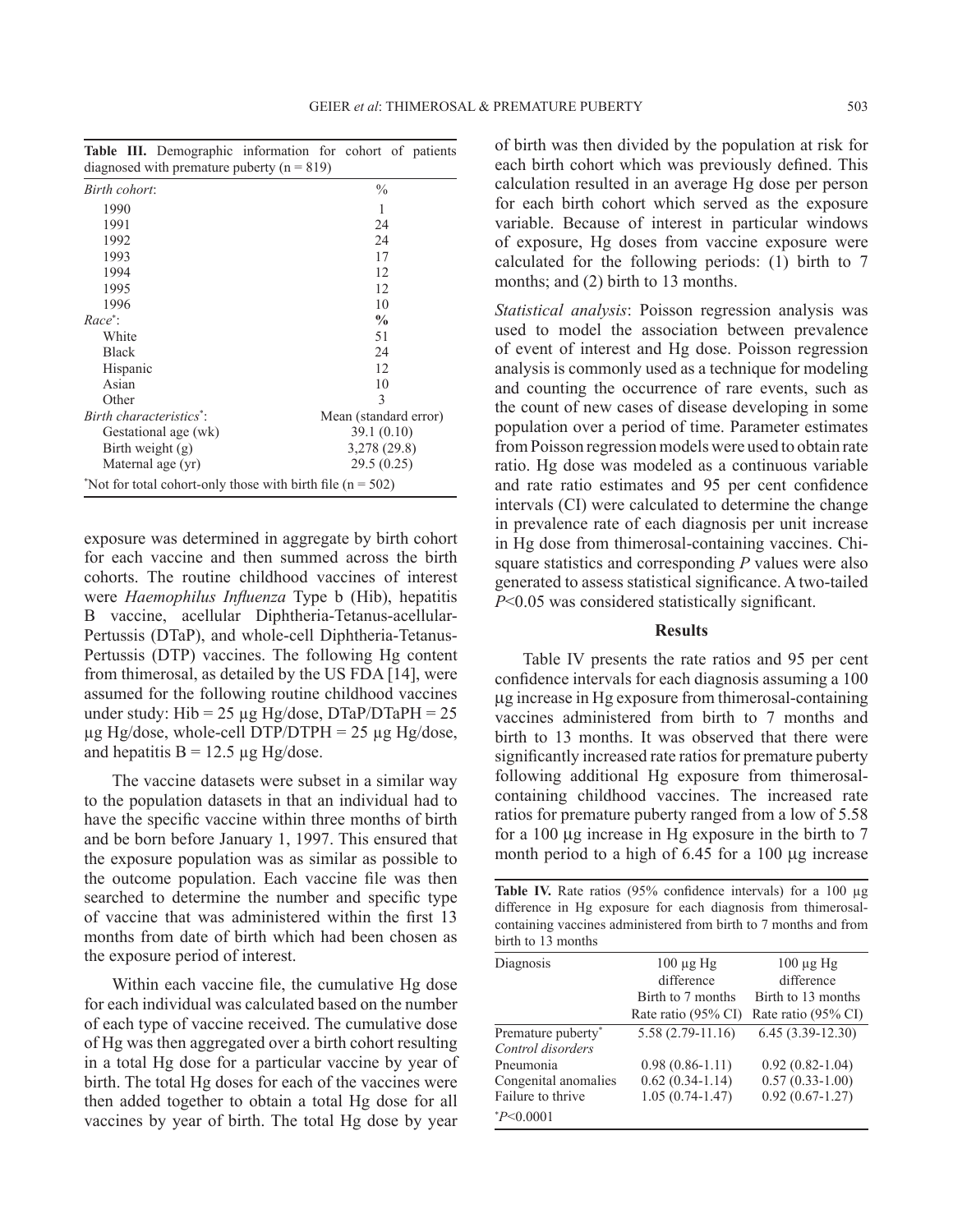in Hg exposure in the birth to 13 month period. By contrast, no significantly increased rate ratios for the control disorders of pneumonia, congenital anomalies, and failure to thrive were observed with increasing Hg exposure from thimerosal-containing vaccines.

#### **Discussion**

The overall results of the present study showed a significant association between Hg exposure from thimerosal-containing vaccines and premature puberty. There were significantly increased rate ratios for premature puberty following increasing Hg exposure from thimerosal-containing vaccines administered in the first 7 and 13 months of life. Further, it was observed that the overall median age of puberty among those diagnosed with premature puberty in the present study (4.5 yr) was significantly reduced in comparison to the lower end of the normal reference ranges for puberty in girls ( $\geq 8$  yr) and boys ( $\geq 10$  yr) in the US<sup>2</sup>. The present study found an adjusted overall prevalence rate of premature puberty occurring in about one in 250 children. This represents a significant (about 40-fold) increase in the diagnosed rate of premature puberty of about one in 10,000 children from previous NIH estimates<sup>1</sup>.

The strength of the present study stems from the database that was examined. First, the VSD contains medical records for patients that were collected on a prospective basis, as part of the routine treatment course of physician care. The VSD requires no reporting of adverse events or having a physician associate an outcome with an exposure. Second, the outcomes examined were entered into the VSD using ICD-9 coding which allows for a consistent and specific physician diagnosed disease status to be examined among the patients. This is in contrast to other databases that use more descriptive coding or are non physician based, and the coding employed in the VSD is consistent with the nearly universal medical standard across the US. Third, the study design employed in the present study helps to strengthen the observed results. The medical conditions examined were selected *a priori* as biologically or not biologically plausibly linked to Hg exposure from thimerosal-containing vaccines administered during specific exposure windows. Additionally, the study design also allowed us to be certain that virtually all exposures to Hg preceded the diagnoses of the diseases examined (*i.e*., allowing for a potential cause-effect relationship between exposure and disease). As a result of Hg dosing beginning from around the time of birth, since only children receiving vaccines by age 3

months were examined, and the US routine childhood vaccine schedule during the 1990s was to administer hepatitis B vaccine on the day of birth, virtually all the outcomes examined were diagnosed well after starting exposure to Hg from thimerosal-containing vaccines. Fourth, the methods of ensuring capture of Hg exposure from thimerosal-containing vaccines and outcomes appear to have yielded results consistent with previous studies<sup>15</sup>. Fifth, the birth cohort years examined in the VSD help to strengthen the results observed. The birth cohort years examined from 1990 through 1996 occurred many years prior to the raising of concern about potential problems with thimerosal in childhood vaccines by the American Academy of Pediatrics and the US Public Health Service, so that their announcement to remove thimerosal from childhood vaccines in July of 1999 should have had virtually no impact on physicians' thoughts about thimerosal in childhood vaccines. Finally, another significant strength of the present study stems from the trends in birth cohort Hg exposure and outcomes. It was observed there were increasing/decreasing trends in exposures and outcomes across the birth cohort years examined, and that for premature puberty there were significant associations between birth cohort mean Hg exposure and disease prevalence rates. It is important to note that the increasing/decreasing trends in Hg exposure were not simply the result of random yearly fluctuations in vaccine uptake rates or even simply the result of increasing exposure to vaccine antigens, but instead reflect known changes in the Hg content of the US childhood vaccine schedule. Namely, in the late 1980s/early 1990s the Hg dose from vaccines increased with the addition of hepatitis B  $(12.5 \text{ µg})$ Hg/dose) and Hib (25 µg Hg/dose) vaccines to the routine childhood schedule during the first year of life. Subsequently, starting from 1992, the Hg dose from vaccines decreased with the addition of combination whole-cell DTP-Hib (25 µg Hg/dose) vaccine, instead of the 50 µg Hg per joint administration of whole-cell DTP and Hib vaccines (each contained 25 µg Hg/dose) in separate immunizations. This was finally followed by in the mid-1990s the replacement of whole-cell DTP vaccines with acellular DTaP vaccines  $(25 \mu g Hg)$ dose). For the most part these vaccines were not made in combination with Hib vaccine.

In considering potential limitations for the present study, because of the ecological nature of the study design we were not able to link vaccine exposures across individual patient records. Individual vaccine doses could not be directly attributed to individual patients.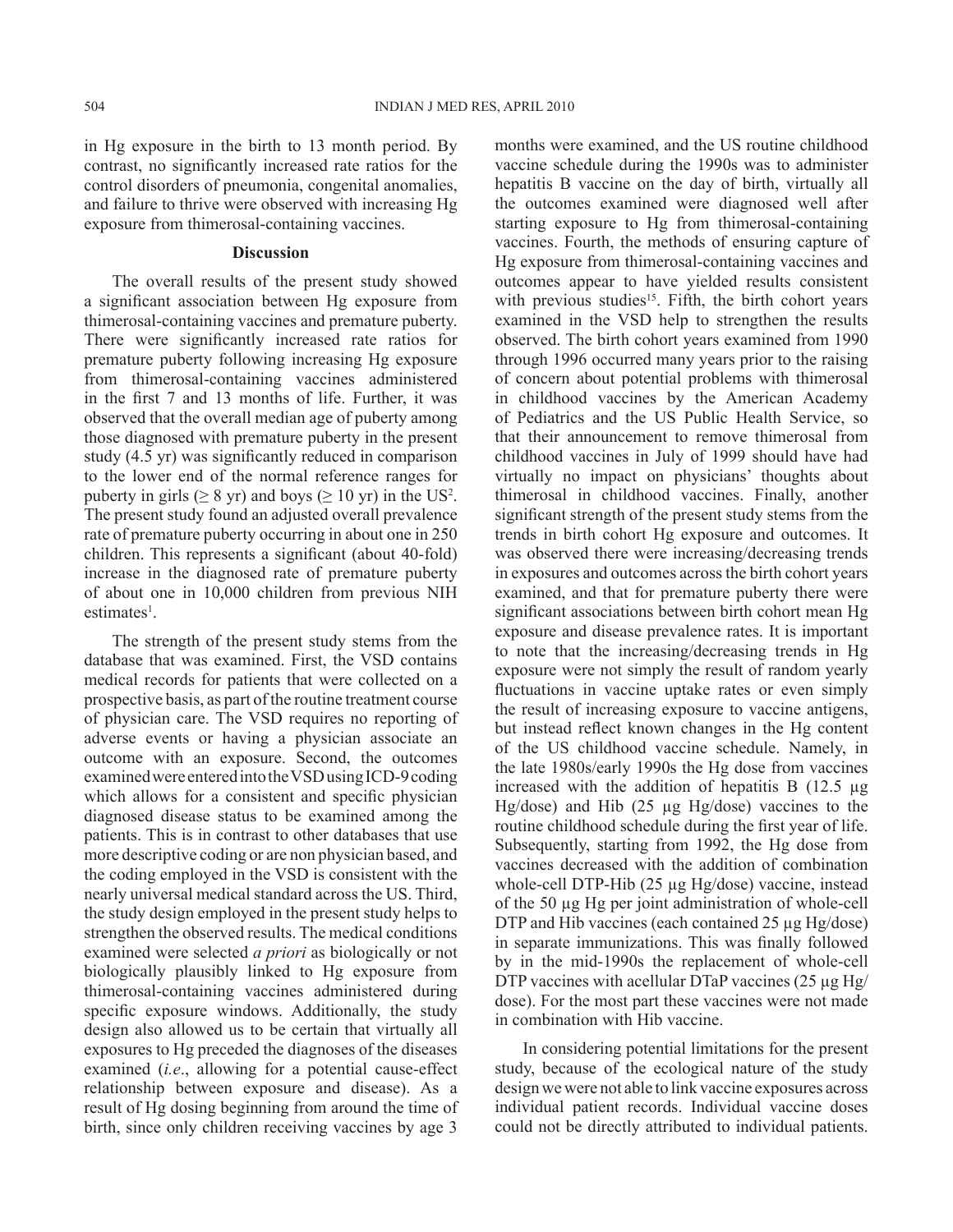Hence, the results of the present study represent the aggregate doses of Hg and aggregate prevalence of disorders for a given birth cohort year, and not analyses of individual children. While this information would have been useful for additional analyses, given the magnitude and robustness of the observed effects, this limitation appears to have had a limited impact on the strength of our results.

Another possible limitation of the present study was the potential for under ascertainment of a child's total Hg exposure. The present study was only able to detect differences in Hg exposure from vaccines that were recorded in the VSD. Other significant sources of Hg such as fish consumption or environmental exposure could not be examined in the present study. We believe that these other exposures to Hg should not have biased the effects observed. In actuality, such sources of Hg exposure would potentially minimize the significance of the effects observed.

This study was also not able to analyze medical conditions that were not entered into the VSD. It not clear how this would have biased the results of the present study, but precludes us from being able to evaluate the potential association between Hg exposure from thimerosal-containing vaccines and more subtle endocrine effects that were not observed/diagnosed by physicians.

In addition, the reliability of the ICD-9 diagnosis codes for the outcomes of interest are not known since paper-review of patient medical records is not available to outside researchers examining the VSD database. This may make it difficult to assess the accuracy of the rates of various endocrine outcomes, but the CDC has previously published that there was good agreement between the automated records in the VSD database and the paper-review of patient medical records<sup>11-13</sup>. Further, it is not clear how differences between patient medical records and automated medical records would have added biases towards observing a relationship between thimerosal exposure and premature puberty, but not be present for the control conditions examined.

The study was also limited to a maximum of four years of follow up time for the latest birth cohorts. This likely caused the rates of various outcomes to be lower than if all cohorts had longer follow up periods. The study attempted to account for the truncated follow up periods by imputing additional outcomes based on patterns for the longest followed cohorts. Sensitivity analyses of the imputations were performed, and it was

noted that point estimates and confidence intervals were reliable even when using very conservative imputation methods.

Finally, the present study was not able to adjust for potential factors that might have resulted in vaccine avoidance but may have predisposed one towards premature puberty. Specifically, investigators reported that there are several social and medical attributes associated with avoidance or delay of vaccination and an increased risk of adverse events, and that confounding of this sort is a general problem for studies of adverse reactions to prophylactic interventions, as they may be withheld from some individuals precisely because they are already at high risk of the adverse event<sup>16</sup>. They described that studies that fail to control adequately for such confounding factors are likely to underestimate the risks of adverse events attributable to vaccination. This effect may have been detected in the present study, because the control conditions examined, while not significantly, did indeed trend towards decreasing risks with increasing exposure to Hg from thimerosalcontaining vaccines. As a result, the effects observed in the present study may represent an underestimate of the true effects of Hg exposure from thimerosal-containing vaccines on the risk of premature puberty.

The timing of puberty can be influenced by neurotransmitters and neuropeptides that originate in the hypothalamus, in addition to peripheral or gonadal signals. Signals linked to the environment such as exposure to endocrine disrupters may impinge on the hypothalamic signaling network directly or through peripheral signals, and as a result, may occasion an earlier onset of puberty<sup>2</sup>. It was previously observed in pink disease, known to be primarily caused by the use of mercuric chloride teething powers in infants, that altered states of adrenocorticol secretion, excessive production of androgen hormones, and pseudohermaphroditism in infancy and childhood were common occurrences<sup>17</sup>. Other studies have also described increased testosterone and other androgen levels in tissue culture, animals, and in humans following low-dose Hg exposure<sup>18-20</sup>. It was observed *in vitro* that Hg exposure significantly altered the androgen synthesis pathway by inhibiting hydroxysteroid sulphotransferase (HST) activity, thus reducing the conversion of dehydroepiandrosterone (DHEA) to dehydroepiandrosterone–sulphate (DHEA- $S$ )<sup>21-24</sup>. In addition, aromatase activity, a key steroid synthesis enzyme that catalyses the conversion of androgens to estrogens, was inhibited by Hg exposure<sup>25</sup>.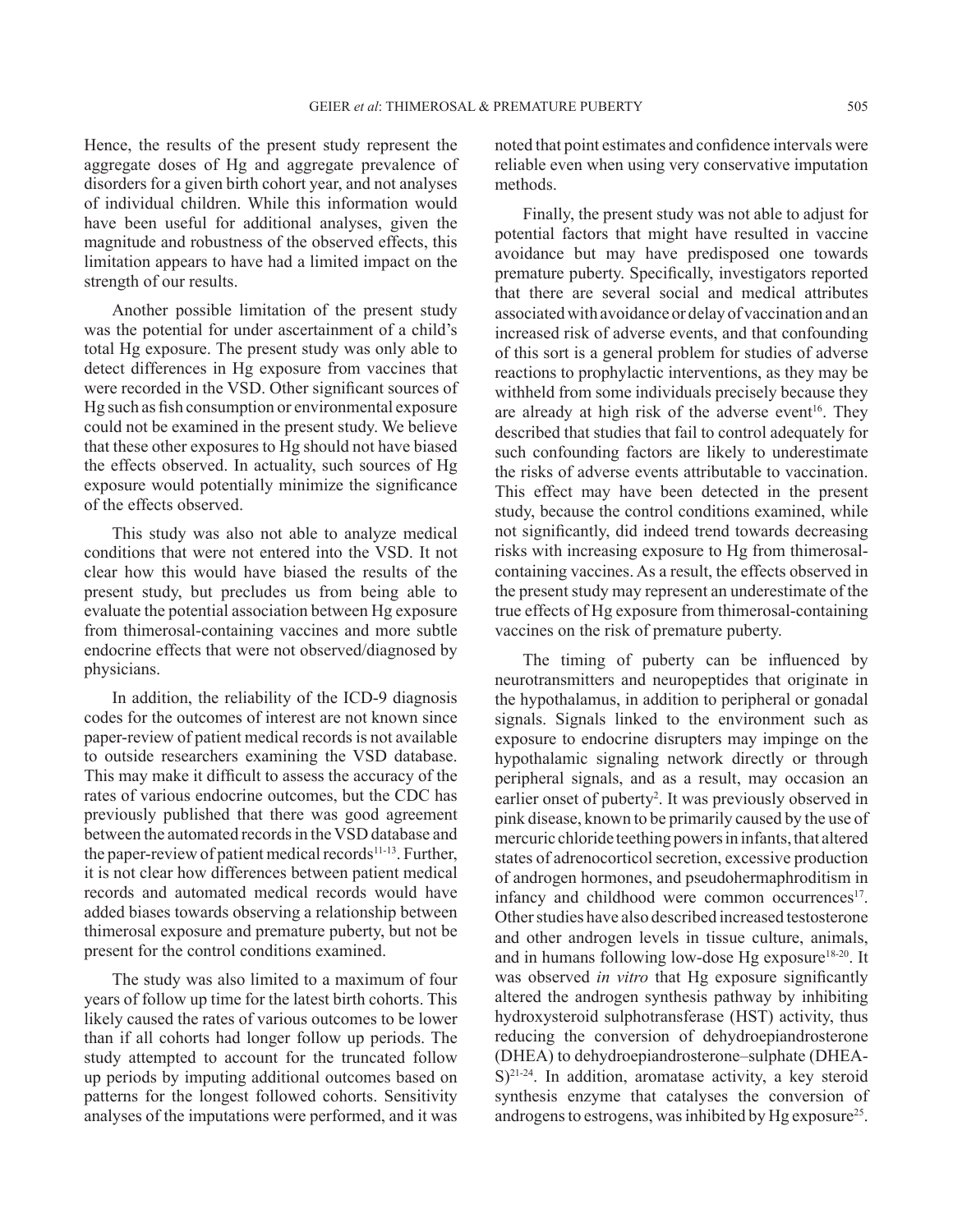Another study reported that Hg could significant induce increased cellular steroid synthesis by binding to specific receptor sites on ovarian cellular membranes<sup>26</sup>. A recent study revealed that blood inorganic Hg levels were associated with significant alterations in circulating luteinizing hormone  $(LH)$  levels in the blood<sup>27</sup>. These combined occurrences may tend to significantly adversely affect circulating hormonal levels, and if they occur during early childhood, may significantly increase the risk of an individual developing premature puberty.

The biological plausibility of the present study is further supported by findings on the distribution of Hg following thimerosal administration<sup>28-31</sup>. It was observed that thimerosal administration to animals significantly increased Hg levels in generation and regulation sites of steroid synthesis, and a significant fraction of the Hg in these tissues was present as inorganic Hg. In addition, infant monkeys following injection of doses of thimerosal comparable to the dosing schedule (weight- and age-adjusted) US children received during the 1990s resulted in significant accumulation of Hg in the animal tissues $31$ . Moreover, much of the accumulated Hg in the animal tissues was in the inorganic form, and the half-life of the inorganic Hg was too long to estimate a value from the available data (no significant measurable decline was detectable by 120 days). Similarly, other studies have described that inorganic Hg may persist for many years in other human tissues following Hg exposure<sup>32</sup>.

In conclusion, the results of the present study show an association between increased Hg exposure from thimerosal-containing vaccines and premature puberty. The observed effects were consistent with the known human endocrine disrupting effects of Hg exposure. Despite the findings from the present study indicating that the Hg additive, thimerosal, was associated in some children with significant adverse outcomes, children should still continue to receive routine childhood vaccines. However, efforts should be undertaken to remove thimerosal from all vaccines as rapidly as possible, and further efforts should be undertaken to evaluate adverse effects of thimerosal and other mercurial compounds on human endocrine function.

## **Acknowledgment**

Authors acknowledge the Autism Petitioners' Steering Committee of the no-fault National Vaccine Injury Compensation Program (NVICP), and the non-profit Institute of Chronic Illnesses,

Inc. and CoMeD, Inc. for financial support. All authors have been involved in vaccine litigation. The views expressed in this study do not necessarily reflect those of the US CDC or those of Kaiser Permanente.

#### **References**

- 1. Siddiqi SU, Van Dyke DC, Donohoue P, McBrien DM. Premature sexual development in individuals with neurodevelopmental disabilities. *Dev Med Child Neurol* 1999; *41* : 392-5.
- 2. Parent AS, Teilmann G, Juul A, Skakkebaek NE, Toppari J, Bourguignon JP. The timing of normal puberty and the age limits of sexual precocity : variations around the world, secular trends, and changes after migration. *Endocr Rev* 2003; *24* : 668-93.
- 3. van den Hazel P, Zuurbier M, Babisch W, Bartonova A, Bistrup ML, Bolte G, *et al*. Today's epidemics in children : possible relations to environmental pollution and suggested preventive measures. *Acta Paediatr Suppl* 2006; *95* : 18-25.
- Geier MR, Geier DA. The potential importance of steroids in the treatment of autistic spectrum disorders and other disorders involving mercury toxicity. *Med Hypotheses* 2005; *64* : 946-54.
- 5. Plotkin SA. Vaccines' past, present and future. *Nat Med* 2005; *11*(4 Suppl) : S5-11.
- 6. Geier DA, Sykes LK, Geier MR. A review of Thimerosal (Merthiolate) and its ethylmercury breakdown product: specific historical considerations regarding safety and effectiveness. *J Toxicol Environ Health B Crit Rev* 2007; *10* : 575-96.
- 7. Tan M, Parkin JE. Route of decomposition of thiomersal (Thimerosal). *Int J Pharm* 2000; *208* : 23-34.
- 8. American Academy of Pediatrics and U.S. Public Health Service. Thimerosal in vaccines: a joint statement of the Centers for Disease Control and Prevention (CDC). *MMWR Morb Mortal Wkly Rep* 1999; *48* : 563-5.
- 9. Centers for Disease Control and Prevention. Notice to readers: update on the supply of tetanus and diphtheria toxoids and of diphtheria and tetanus toxoids and acellular pertussis vaccine. *MMWR Morb Mortal Wkly Rep* 2001; *50* : 189-90.
- 10. Knezevic I, Griffiths E, Reigel F, Dobbelaer R. Thiomersal in vaccines: a regulatory perspective. WHO Consultation, Geneva, 15-16 April 2002. *Vaccine* 2004; *22* : 1836-41.
- 11. Chen RT, DeStefano F, Davis RL, Jackson LA, Thompson RS, Mullooly JP, *et al*. The Vaccine Safety Datalink: immunization research in health maintenance organizations in the USA. *Bull World Health Organ* 2000; *78* : 186-94.
- 12. Chen RT, Glasser JW, Rhodes PH, Davis RL, Barlow WE, Thompson RS, *et al*. Vaccine Safety Datalink project: a new tool for improving vaccine safety monitoring in the United States. The Vaccine Safety Datalink Team. *Pediatrics* 1997; *99* : 765-73.
- 13. Wassilak SG, Glasser JW, Chen RT, Hadler SC. Utility of large-linked databases in vaccine safety, particularly in distinguishing independent and synergistic effects. The Vaccine Safety Datalink Investigators. *Ann NY Acad Sci* 1995; *754* : 377-82.
- 14. Young HA, Geier DA, Geier MR. Thimerosal exposure in infants and neurodevelopmental disorders: an assessment of